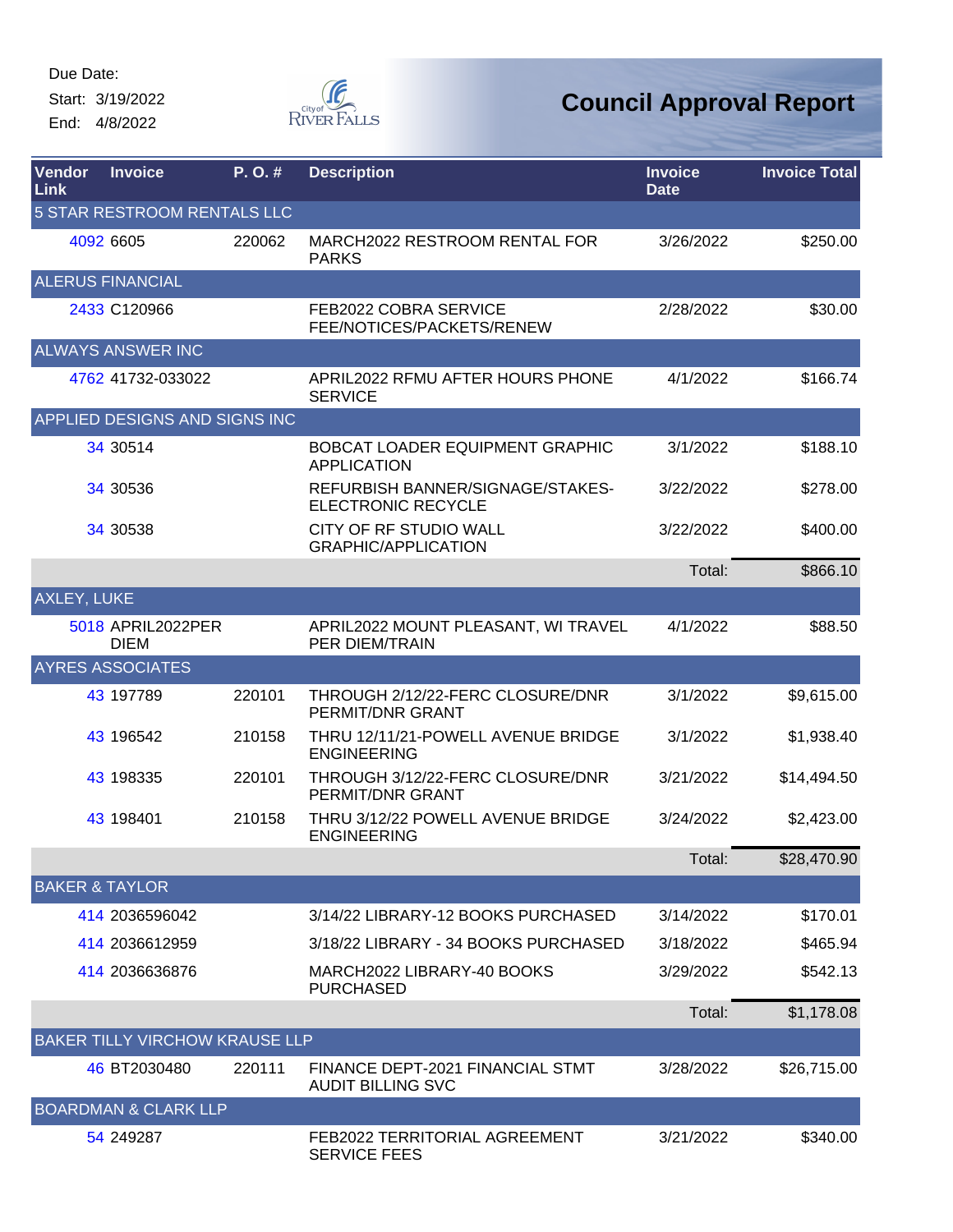Start: 3/19/2022 End: 4/8/2022



| <b>Vendor</b><br>Link | <b>Invoice</b>                           | P.O.#  | <b>Description</b>                                          | <b>Invoice</b><br><b>Date</b> | <b>Invoice Total</b> |
|-----------------------|------------------------------------------|--------|-------------------------------------------------------------|-------------------------------|----------------------|
|                       | <b>BUG BUSTERS INC</b>                   |        |                                                             |                               |                      |
|                       | 2571 31883                               |        | 3/29/22 GENERAL PEST CONTROL<br><b>CHARGES/LIBRARY</b>      | 3/29/2022                     | \$106.00             |
|                       | 2571 31886                               |        | 3/29/22 RODENT CONTROL CHARGES/115 N<br>2ND ST              | 3/29/2022                     | \$98.00              |
|                       | 2571 31896                               |        | 3/29/22-POLICE DEPT GENERAL PEST<br><b>CONTROL</b>          | 3/29/2022                     | \$106.00             |
|                       | 2571 31893                               |        | 3/29/22-CITY HALL-GENERAL PEST<br><b>CONTROL</b>            | 3/29/2022                     | \$99.00              |
|                       |                                          |        |                                                             | Total:                        | \$409.00             |
|                       | <b>BURRIS, RICHARD &amp; BETH</b>        |        |                                                             |                               |                      |
|                       | 697 APRILREFUND                          |        | REFUND-RFMU OVERPYMT ACCT#9919-01                           | 4/6/2022                      | \$190.45             |
|                       | <b>CDW GOVERNMENT INC</b>                |        |                                                             |                               |                      |
|                       | 66 V042636                               | 220103 | 22 LENOVA LAPTOPS FOR STAFF                                 | 3/25/2022                     | \$22,107.14          |
|                       | <b>CENGAGE LEARNING</b>                  |        |                                                             |                               |                      |
|                       | 123 77448830                             |        | MARCH2022 THORNDIKE CHOICE PLAN-3<br><b>BOOKS</b>           | 3/15/2022                     | \$91.17              |
|                       | 123 77464441                             |        | MARCH2022 WESTERN PLAN-2 BOOKS<br><b>PURCHASED</b>          | 3/17/2022                     | \$45.73              |
|                       | 123 77508167                             |        | MARCH2022 LIBRARY-THORNDIKE PLAN/4<br><b>BOOKS</b>          | 3/25/2022                     | \$121.56             |
|                       |                                          |        |                                                             | Total:                        | \$258.46             |
|                       | <b>CISCO SYSTEMS INC</b>                 |        |                                                             |                               |                      |
|                       | 4486 5100506219                          |        | APRIL2022 WEBEX/VIRTUAL MEETING<br><b>SOFTWARE</b>          | 4/1/2022                      | \$384.00             |
|                       | COMPUTER INTEGRATION TECHNOLOGY          |        |                                                             |                               |                      |
|                       | 379 325170                               | 220106 | IT DEPT-VMWARE VSPHERE COVERAGE<br><b>RENEWAL</b>           | 3/25/2022                     | \$3,057.12           |
|                       | 379 324425                               | 220022 | APRIL2022 MANAGED BACKUP<br><b>AGREEMENT</b>                | 4/1/2022                      | \$1,155.00           |
|                       | 379 324570                               | 220023 | APRIL2022 MANAGED SERVICES<br><b>AGREEMENT</b>              | 4/1/2022                      | \$3,665.60           |
|                       |                                          |        |                                                             | Total:                        | \$7,877.72           |
|                       | CORPORATE FLEET SERVICES, INC            |        |                                                             |                               |                      |
|                       | 2786 2017CHEVSILV 220109<br><b>ERADO</b> |        | WATER/WW-BILL OF SALE-2017 CHEVY<br><b>SILVERADO PICKUP</b> | 3/30/2022                     | \$18,825.00          |
|                       | 2786 2017 CHEVTRA 220110<br><b>VERSE</b> |        | POLICE DEPT-2017 CHEVY TRAVERSE<br><b>VEHICLE PURCHASE</b>  | 3/30/2022                     | \$11,525.00          |
|                       | 2786 85937                               | 220013 | APRIL2022 POLICE DEPT-CHEVY SILVER<br><b>1500 LEASE</b>     | 4/1/2022                      | \$332.42             |
|                       |                                          |        |                                                             | Total:                        | \$30,682.42          |
|                       | DELTA DENTAL OF WISCONISN INC            |        |                                                             |                               |                      |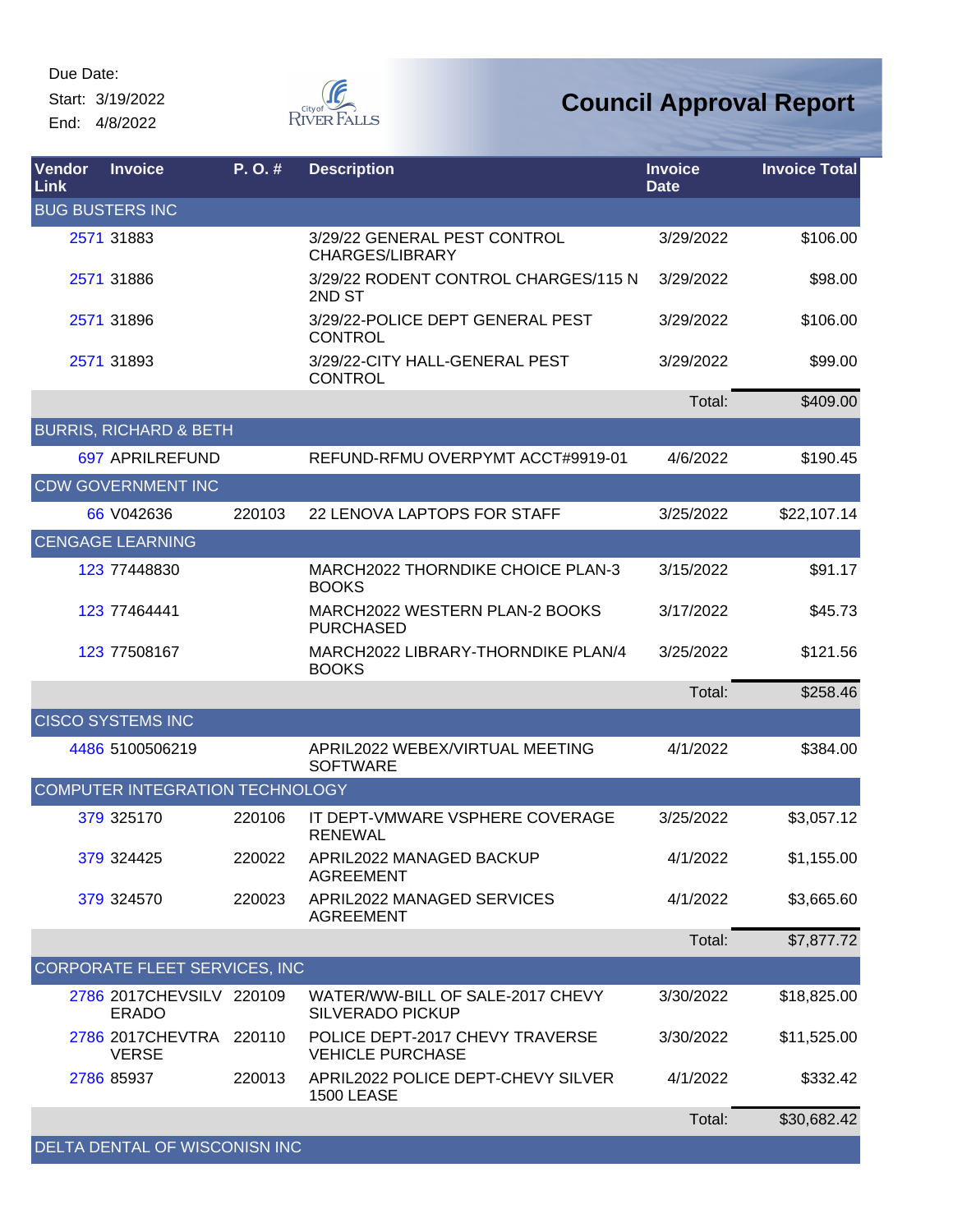Start: 3/19/2022

End: 4/8/2022



| Vendor<br>Link        | <b>Invoice</b>                       | P.O.#  | <b>Description</b>                                          | <b>Invoice</b><br><b>Date</b> | <b>Invoice Total</b> |
|-----------------------|--------------------------------------|--------|-------------------------------------------------------------|-------------------------------|----------------------|
|                       | 2572 APRIL 1753148                   |        | APRIL 2022 VISION INSURANCE                                 | 3/29/2022                     | \$554.04             |
|                       | 2572 APRIL 1753149<br><b>RETIRE</b>  |        | APRIL 2022 VISION INSURANCE RETIREE                         | 3/29/2022                     | \$6.21               |
|                       |                                      |        |                                                             | Total:                        | \$560.25             |
| <b>DEMCO INC</b>      |                                      |        |                                                             |                               |                      |
|                       | 577 7094643                          |        | LIBRARY-REDDI CORNERS/CD&DVD<br>POUCHES/CD CASES            | 3/11/2022                     | \$954.28             |
|                       | EAU CLAIRE BUSINESS INTERIORS INC    |        |                                                             |                               |                      |
|                       | 594 42236                            |        | CITY HALL - TWO TASK DESK CHAIRS                            | 3/23/2022                     | \$959.04             |
| <b>EFTPS</b>          |                                      |        |                                                             |                               |                      |
|                       | 7 74857                              |        | PAYROLL PERIOD 3/7/22 - 3/20/22                             | 3/25/2022                     | \$75,072.12          |
|                       | 7 7 5 4 9 5                          |        | PAYROLL PERIOD 3/21/22 - 4/3/22                             | 4/8/2022                      | \$87,306.61          |
|                       |                                      |        |                                                             | Total:                        | \$162,378.73         |
|                       | <b>ENTERPRISE FM TRUST</b>           |        |                                                             |                               |                      |
|                       | 456 FBN4444263                       | 220045 | APRIL22 MOTOR POOL/BLDG INSP                                | 4/1/2022                      | \$1,896.78           |
|                       | <b>EXPRESS PERSONNEL SERVICES</b>    |        |                                                             |                               |                      |
|                       | 109 26932731                         | 220064 | WKEND 3/20/22 J.HEADLEE 15.69HRS-<br><b>FORESTRY INTERN</b> | 3/23/2022                     | \$345.96             |
|                       | 109 26957741                         | 220064 | WKEND 3/27/22 J.HEADLEE<br>4.58HRS/FORESTRY INTERN          | 3/29/2022                     | \$100.99             |
|                       |                                      |        |                                                             | Total:                        | \$446.95             |
|                       | <b>FAULKS, MARJORIE</b>              |        |                                                             |                               |                      |
|                       | 680 MARCH2022                        |        | REFUND-RFMU OVERPYMT ACCT#7319-06                           | 3/1/2022                      | \$103.89             |
|                       | <b>FBG SERVICE CORPORATION</b>       |        |                                                             |                               |                      |
|                       | 364 921999                           | 220069 | MARCH2022 CLEANING SERVICES-<br><b>MULTIPLE DEP</b>         | 3/31/2022                     | \$5,262.50           |
|                       | FIRST NATIONAL BANK - RF SECTION 125 |        |                                                             |                               |                      |
|                       | 6 74856                              |        | PAYROLL PERIOD 3/7/22 - 3/20/22                             | 3/25/2022                     | \$3,581.12           |
|                       | 6 75494                              |        | PAYROLL PERIOD 3/21/22 - 4/3/22                             | 4/8/2022                      | \$3,471.51           |
|                       |                                      |        |                                                             | Total:                        | \$7,052.63           |
| <b>GRACE PAULSON</b>  |                                      |        |                                                             |                               |                      |
|                       | 937 APRIL2022                        |        | APRIL 2022 SOLAR REFUND                                     | 4/6/2022                      | \$86.01              |
| <b>HASKINS, SALLY</b> |                                      |        |                                                             |                               |                      |
|                       | 703 APRILREFUND                      |        | REFUND-RFMU OVERPYMT ACCT#3319-01                           | 4/6/2022                      | \$310.98             |
| <b>HAWKINS INC</b>    |                                      |        |                                                             |                               |                      |
|                       | 133 6137231                          | 220104 | MARCH2022 WELL CHEMICALS                                    | 3/7/2022                      | \$5,468.51           |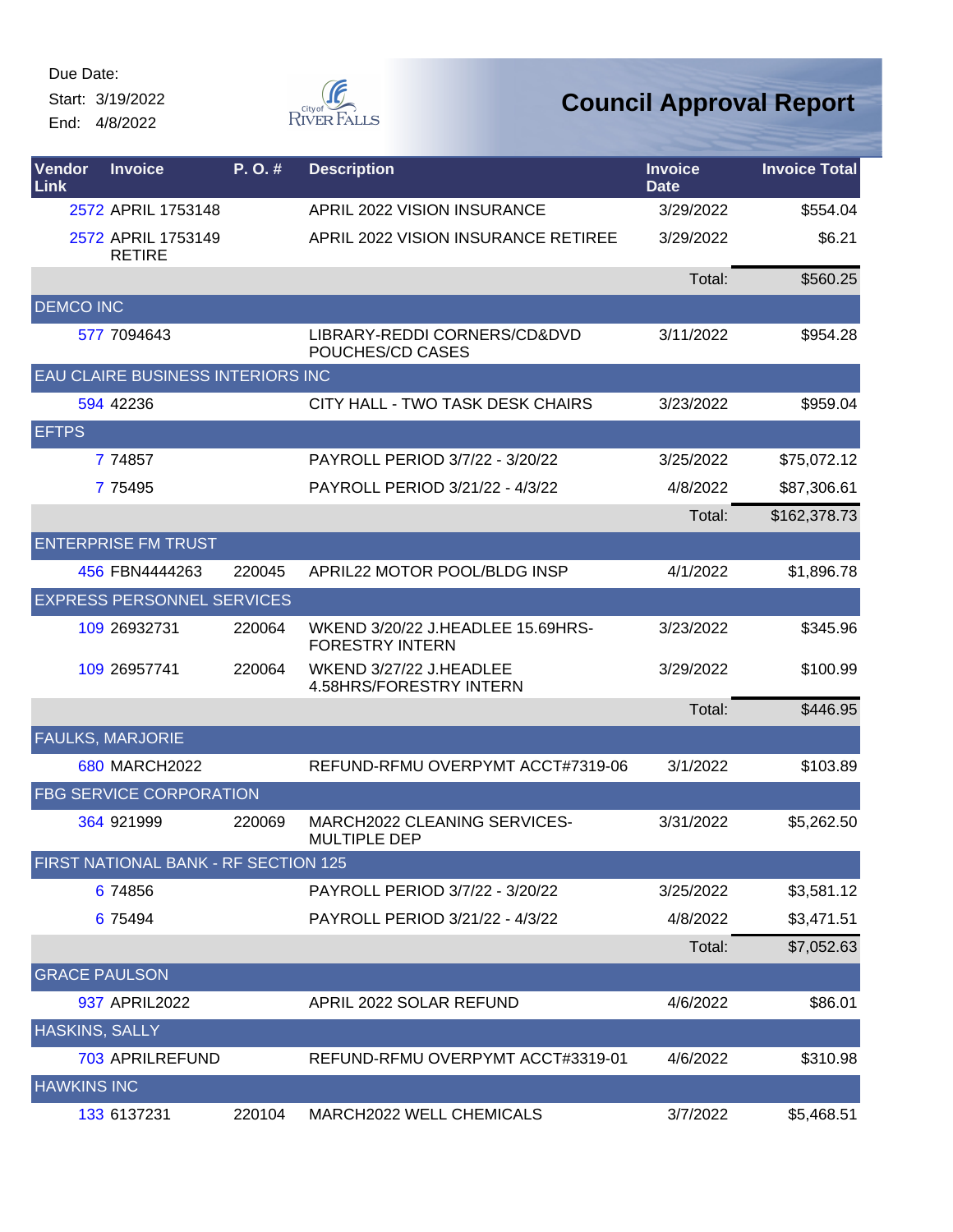Start: 3/19/2022 End: 4/8/2022



| <b>Vendor</b><br>Link | <b>Invoice</b>                      | $P. O.$ # | <b>Description</b>                                   | <b>Invoice</b><br><b>Date</b> | <b>Invoice Total</b> |
|-----------------------|-------------------------------------|-----------|------------------------------------------------------|-------------------------------|----------------------|
|                       | <b>HEALTH PARTNERS</b>              |           |                                                      |                               |                      |
|                       | 356 APR 2022<br>111268442           |           | APRIL 2022 DENTAL INSURANCE                          | 3/30/2022                     | \$10,809.90          |
|                       | <b>HELBIG, ANGELINA</b>             |           |                                                      |                               |                      |
|                       | 3067 MARCH2022                      | 220056    | MARCH2022 SAFETY CONSULTANT<br><b>SERVICES</b>       | 3/21/2022                     | \$6,309.00           |
|                       | HOKKANEN, DEREK                     |           |                                                      |                               |                      |
|                       | 564 APRIL2022TRA<br><b>VELPERDI</b> |           | ELKHART WI TRAVEL PER DIEM-TRAINING<br><b>COURSE</b> | 4/1/2022                      | \$88.50              |
|                       | HUB 70 DESIGN & PRINT               |           |                                                      |                               |                      |
|                       | 2139 INV24035                       |           | LIBRARY-FALL PROGRAM<br><b>BROCHURE/INSERT</b>       | 3/1/2022                      | \$400.20             |
|                       | 2139 INV24807                       |           | LIBRARY-NO9 ENVELOPES                                | 3/1/2022                      | \$37.25              |
|                       |                                     |           |                                                      | Total:                        | \$437.45             |
|                       | <b>HUEBSCH LAUNDRY COMPANY</b>      |           |                                                      |                               |                      |
|                       | 146 10217058                        | 220016    | 3/16/22 ELECTRIC DEPT UNIFORMS                       | 3/16/2022                     | \$299.08             |
|                       | 146 10217059                        | 220034    | 3/16/22 PUBLIC WORKS DEPT UNIFORMS                   | 3/16/2022                     | \$143.76             |
|                       | 146 10217060                        | 220025    | 3/16/22 WATER DEPT UNIFORMS                          | 3/16/2022                     | \$33.62              |
|                       | 146 10217062                        | 220025    | 3/16/22 WASTEWATER DEPT UNIFORMS                     | 3/16/2022                     | \$35.67              |
|                       | 146 20137954                        | 220024    | 3/16/22 LIBRARY RUG SERVICE                          | 3/16/2022                     | \$88.32              |
|                       | 146 20139389                        | 220024    | 3/23/22 PUBLIC WORKS DEPT RUG<br><b>SERVICE</b>      | 3/23/2022                     | \$51.45              |
|                       | 146 20139370                        | 220024    | 3/23/22 POLICE DEPT RUG SERVICE                      | 3/23/2022                     | \$36.74              |
|                       | 146 20139396                        | 220024    | 3/23/22 WASTEWATER PLANT RUG<br><b>SERVICE</b>       | 3/23/2022                     | \$54.35              |
|                       | 146 20139394                        | 220024    | 3/23/22 CITY HALL RUG SERVICE                        | 3/23/2022                     | \$44.14              |
|                       | 146 10219248                        | 220025    | 3/23/22 WATER DEPT UNIFORMS                          | 3/23/2022                     | \$42.08              |
|                       | 146 10219247                        | 220034    | 3/23/22 PUBLIC WORKS DEPT UNIFORMS                   | 3/23/2022                     | \$135.29             |
|                       | 146 10219246                        | 220016    | 3/23/22 ELECTRIC DEPT UNIFORMS                       | 3/23/2022                     | \$299.08             |
|                       | 146 10219250                        | 220025    | 3/23/22 WASTEWATER DEPT UNIFORMS                     | 3/23/2022                     | \$32.28              |
|                       | 146 10221415                        | 220025    | 3/30/22 WASTEWATER DEPT UNIFORMS                     | 3/30/2022                     | \$32.28              |
|                       | 146 10221413                        | 220025    | 3/30/22 WATER DEPT UNIFORMS                          | 3/30/2022                     | \$33.75              |
|                       | 146 10221411                        | 220016    | 3/30/22 ELECTRIC DEPT UNIFORMS                       | 3/30/2022                     | \$299.08             |
|                       |                                     |           |                                                      | Total:                        | \$1,660.97           |
| <b>HUPPERT, MATT</b>  |                                     |           |                                                      |                               |                      |
|                       | 692 MARCH2022                       |           | REFUND-RFMU OVERPYMT ACCT#8185-01                    | 3/1/2022                      | \$345.73             |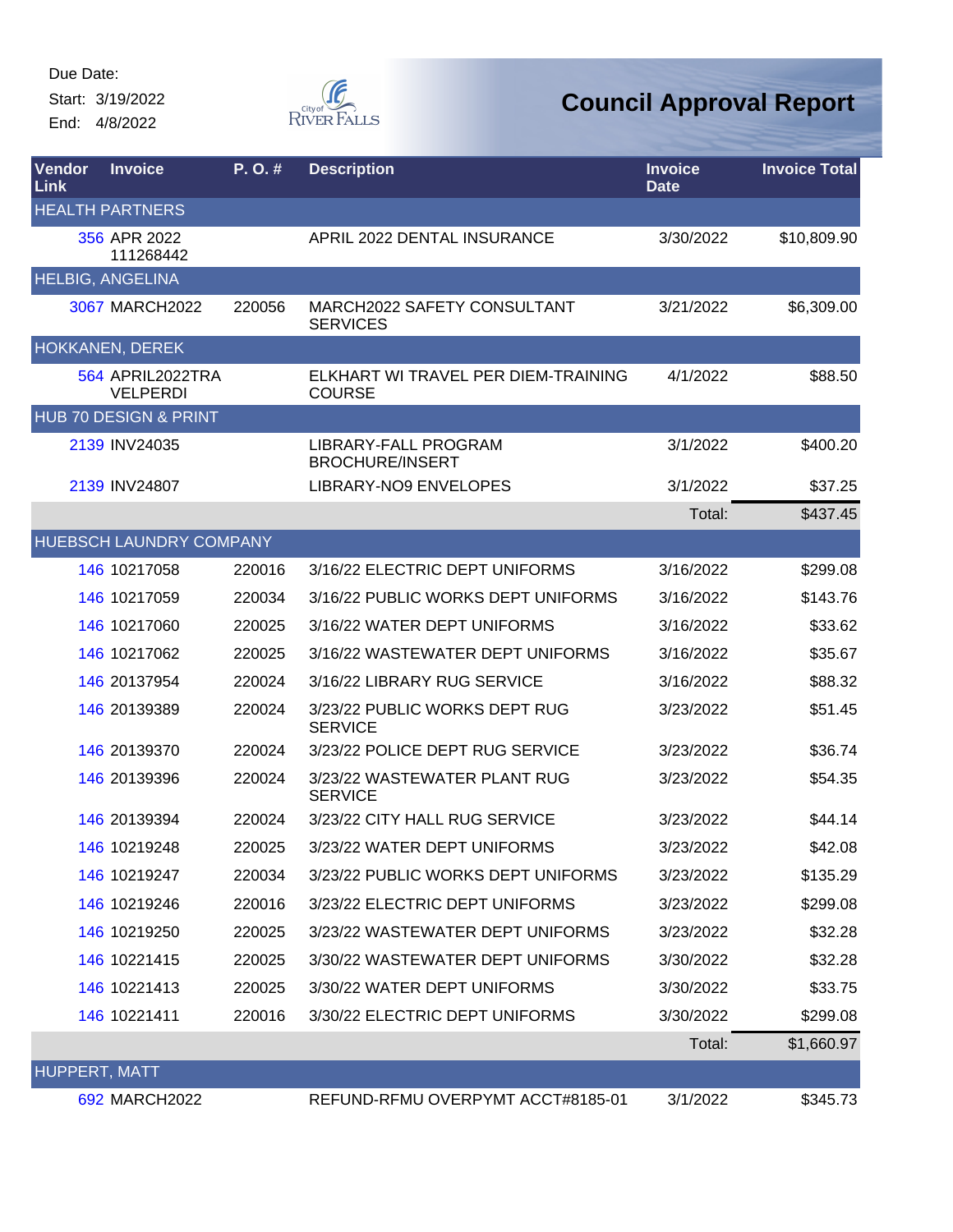Start: 3/19/2022 End: 4/8/2022



| Vendor<br>Link      | <b>Invoice</b>                     | P. O. # | <b>Description</b>                                          | <b>Invoice</b><br><b>Date</b> | <b>Invoice Total</b> |
|---------------------|------------------------------------|---------|-------------------------------------------------------------|-------------------------------|----------------------|
|                     | <b>INDUSTRIAL SAFETY INC</b>       |         |                                                             |                               |                      |
|                     | 817 58840                          | 210344  | FIRE DEPT-DUAL PURPOSE WILDLAND<br><b>GEAR</b>              | 3/9/2022                      | \$28,777.35          |
| <b>INFOSEND INC</b> |                                    |         |                                                             |                               |                      |
|                     | 150 208536                         | 220009  | FEB2022 RFMU MONTHLY BILLING<br><b>STATEMENT SERVICE</b>    | 3/1/2022                      | \$3,481.56           |
|                     | <b>INGRAM LIBRARY SERVICES</b>     |         |                                                             |                               |                      |
|                     | 620 58588999                       |         | MARCH2022 - LIBRARY - FIVE BOOKS<br><b>PURCHASED</b>        | 3/24/2022                     | \$51.47              |
|                     | <b>INNOVATIVE ELECTRIC LLC</b>     |         |                                                             |                               |                      |
|                     | 4427 2022-209                      |         | CITY HALL-ADD RECEPTACLES IN<br>PLANNING/IT ROOM            | 3/23/2022                     | \$210.00             |
|                     |                                    |         | INTERNATIONAL CITY MGMT ASSOC RETIREMENT CORP               |                               |                      |
|                     | 1 74852                            |         | PAYROLL PERIOD 3/7/22 - 3/20/22                             | 3/25/2022                     | \$17,625.43          |
|                     | 1 74853                            |         | PAYROLL PERIOD 3/7/22 - 3/20/22                             | 3/25/2022                     | \$1,763.15           |
|                     | 1 75490                            |         | PAYROLL PERIOD 3/21/22 - 4/3/22                             | 4/8/2022                      | \$15,746.44          |
|                     | 1 75491                            |         | PAYROLL PERIOD 3/21/22 - 4/3/22                             | 4/8/2022                      | \$824.60             |
|                     |                                    |         |                                                             | Total:                        | \$35,959.62          |
| <b>ITRON INC</b>    |                                    |         |                                                             |                               |                      |
|                     | 157 616564                         | 220007  | <b>ITRON ANNUAL MAINTENANCE RENEWAL</b>                     | 4/1/2022                      | \$3,583.04           |
|                     | <b>IVERSON LASER ENGRAVING INC</b> |         |                                                             |                               |                      |
|                     | 177 0041142                        |         | NAME PLATE FOR TODD NICKLESKI/ENG<br><b>DEPT</b>            | 3/1/2022                      | \$32.00              |
|                     | JF BRENNAN COMPANY INC             |         |                                                             |                               |                      |
|                     | 4993 001                           | 220077  | WORK THROUGH 2/19/22-POWELL FALLS<br><b>TURBINE REMOVAL</b> | 3/1/2022                      | \$30,166.62          |
| KELLER, ALANNA      |                                    |         |                                                             |                               |                      |
|                     | 695 APRILREFUND                    |         | REFUND-RFMU OVERPYMT ACCT#3030-01                           | 4/6/2022                      | \$324.92             |
| <b>KWIK TRIP</b>    |                                    |         |                                                             |                               |                      |
|                     | 172 FEB2022<br><b>MOTOR FUEL</b>   |         | FEB2022 MOTOR FUEL STMT                                     | 2/28/2022                     | \$12,865.33          |
|                     | <b>LAKES COFFEE LLC</b>            |         |                                                             |                               |                      |
|                     | 4064 16846                         |         | 2/22/22 POLICE DEPT COFFEE ORDER                            | 3/1/2022                      | \$93.90              |
|                     | 4064 16736                         |         | POLICE DEPT-CARTRIDGE WATER FILTER<br>INSTALL/CHANGE        | 3/1/2022                      | \$51.50              |
|                     |                                    |         |                                                             | Total:                        | \$145.40             |
|                     | <b>LANE TANK CO INC</b>            |         |                                                             |                               |                      |
|                     | 2480 MARCH2022                     | 210277  | SYCAMORE TOWER FIVE YEAR<br><b>INSPECTION</b>               | 3/10/2022                     | \$1,950.00           |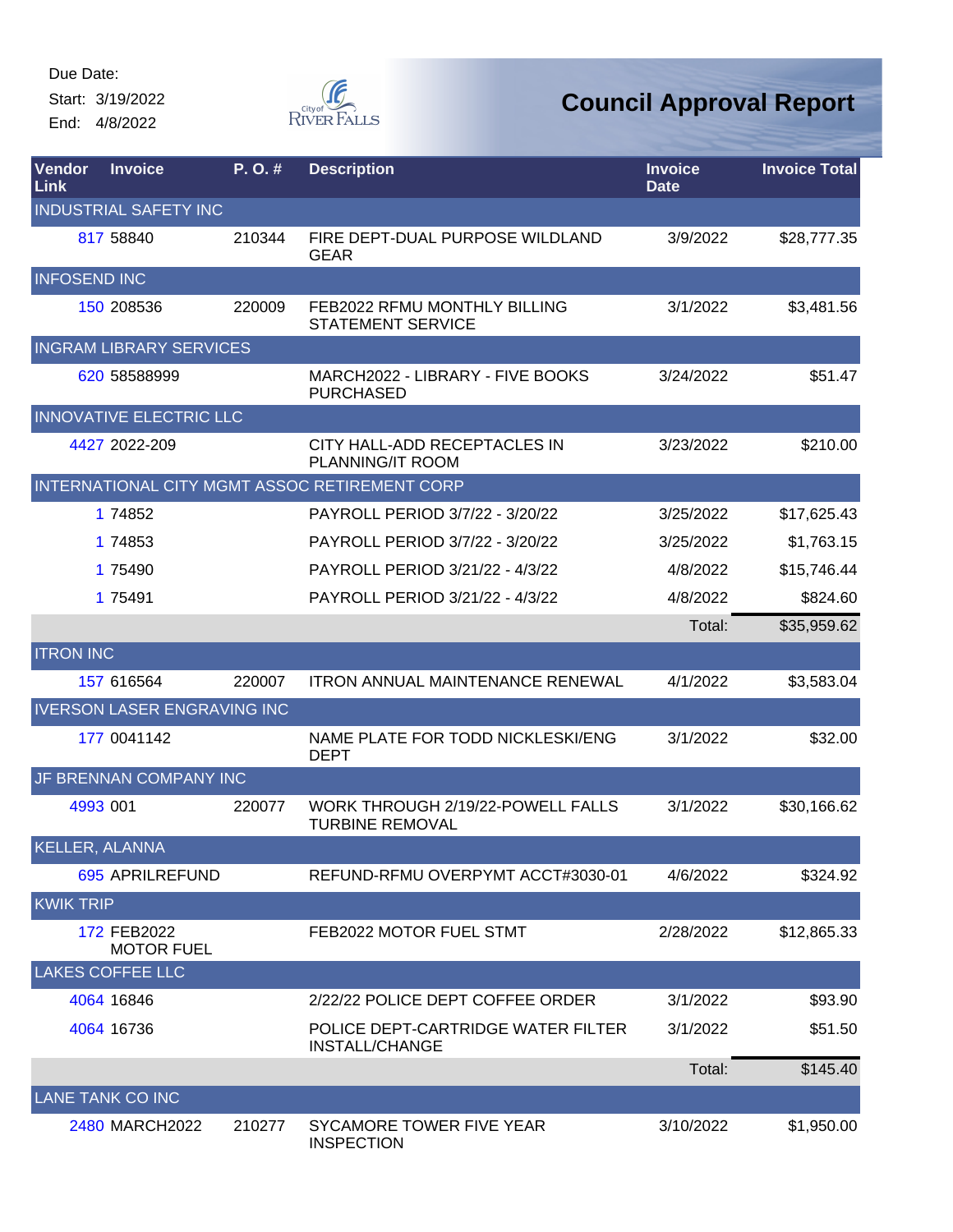Start: 3/19/2022 End: 4/8/2022



| Vendor<br>Link   | <b>Invoice</b>                    | P.O.#  | <b>Description</b>                                           | <b>Invoice</b><br><b>Date</b> | <b>Invoice Total</b> |
|------------------|-----------------------------------|--------|--------------------------------------------------------------|-------------------------------|----------------------|
|                  | LEAGUE OF WI MUNICIPALITIES       |        |                                                              |                               |                      |
|                  | 180 84135                         |        | 2022 STUDY ON LEAF MANAGEMENT<br><b>IMPACTS/FEE</b>          | 3/15/2022                     | \$1,000.00           |
|                  | 180 2022<br><b>MEMBERSHIP</b>     |        | 2022 MEMBERSHIP-ZACH REGNIER/STORM<br><b>WATER GROUP</b>     | 3/31/2022                     | \$400.00             |
|                  |                                   |        |                                                              | Total:                        | \$1,400.00           |
| <b>LEBO SIGN</b> |                                   |        |                                                              |                               |                      |
|                  | 2422 8849                         |        | CITY OF RIVER FALLS PODIUM<br>SIGN/COUNCIL CHAMBERS          | 3/15/2022                     | \$701.50             |
|                  | LINEHAN OUTDOOR SERVICES LLC      |        |                                                              |                               |                      |
|                  | 1570 1572                         | 220027 | MARCH2022 POLICE DEPT SNOW<br><b>REMOVAL</b>                 | 3/31/2022                     | \$380.00             |
|                  | <b>LOFFLER COMPANIES INC</b>      |        |                                                              |                               |                      |
|                  | 182 31139643                      |        | MARCH2022 FIRE DEPT KONICA COPIER<br><b>BASE PYMT</b>        | 3/1/2022                      | \$137.51             |
|                  | 182 31139642                      |        | MARCH2022 WASTEWATER DEPT KONICA<br><b>COPIER BASE PYMT</b>  | 3/1/2022                      | \$107.45             |
|                  | 182 31139641                      |        | MARCH2022<br>MAILROOM/COURT/CSR/ADMIN COPIER<br><b>PYMTS</b> | 3/1/2022                      | \$601.77             |
|                  | 182 466259033                     |        | MARCH2022 PUBLIC WORKS KONICA<br><b>COPIER BASE PYMT/OVE</b> | 3/1/2022                      | \$238.62             |
|                  | 182 3989557                       |        | MARCH2022 WASTEWATER DEPT KONICA<br><b>COPIER OVERAGES</b>   | 3/25/2022                     | \$13.15              |
|                  | 182 3997435                       |        | MARCH2022 KONICA C258/ADMIN COPIER<br><b>OVERAGES</b>        | 3/31/2022                     | \$195.38             |
|                  |                                   |        |                                                              | Total:                        | \$1,293.88           |
|                  | <b>MATHY CONSTRUCTION CO</b>      |        |                                                              |                               |                      |
|                  | 1184 5500060830                   |        | ADJUST 27 WATER VALVE BOXES                                  | 3/23/2022                     | \$1,095.00           |
|                  | MEDICA INSURANCE COMPANY          |        |                                                              |                               |                      |
|                  | 4976 750940695979<br><b>APRIL</b> |        | APRIL 2022 HEALTH INSURANCE                                  | 3/3/2022                      | \$178,468.38         |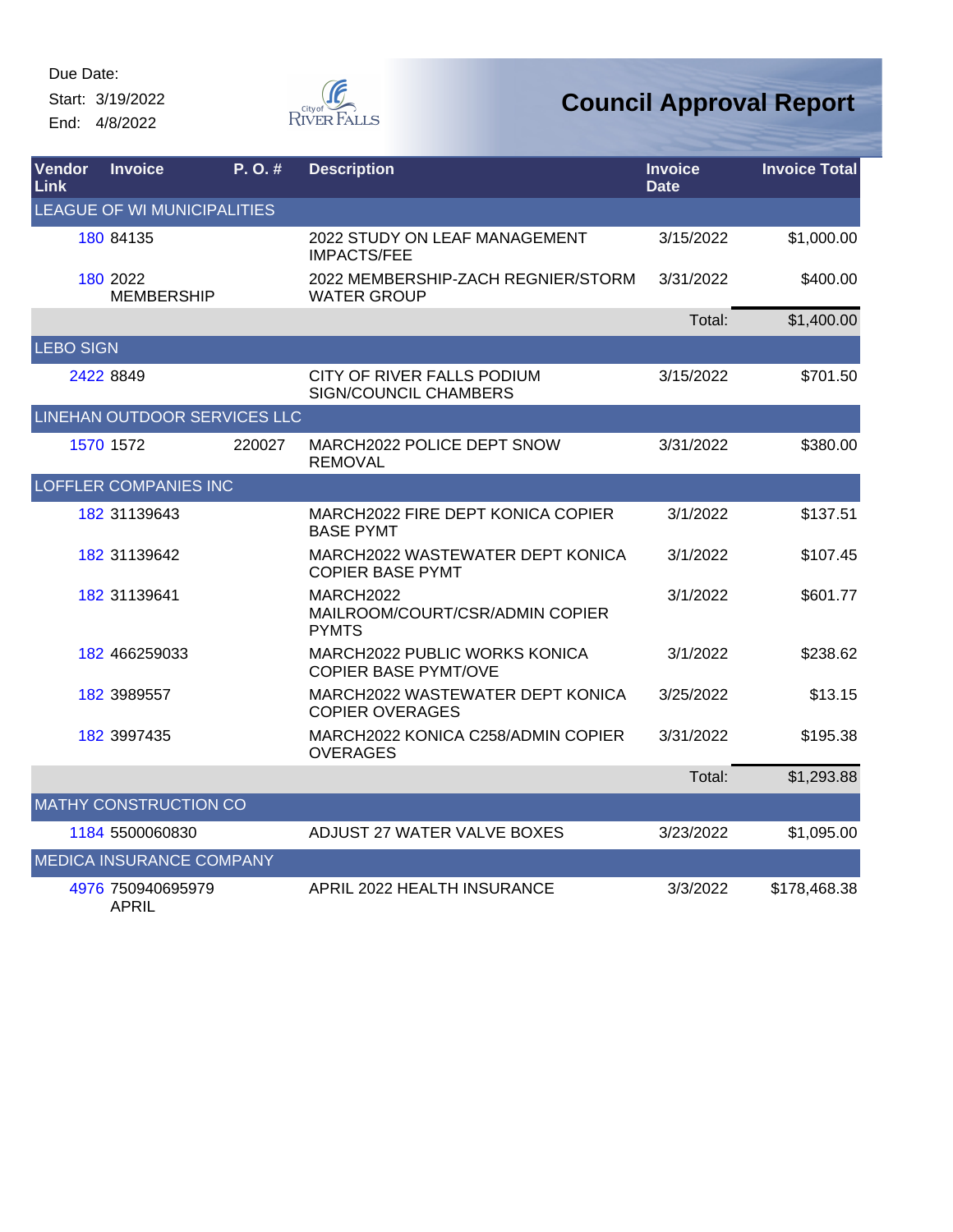Start: 3/19/2022 End: 4/8/2022



| Vendor<br><b>Link</b> | <b>Invoice</b>                     | P.O.#  | <b>Description</b>                                      | <b>Invoice</b><br><b>Date</b> | <b>Invoice Total</b> |
|-----------------------|------------------------------------|--------|---------------------------------------------------------|-------------------------------|----------------------|
| <b>MIDWEST TAPE</b>   |                                    |        |                                                         |                               |                      |
|                       | 409 501824585                      |        | MARCH2022-LIBRARY/THE PILOT DVD                         | 3/15/2022                     | \$18.74              |
|                       | 409 501824586                      |        | MARCH2022-LIBRARY-TWO AUDIOBOOKS<br><b>PURCHASED</b>    | 3/15/2022                     | \$84.98              |
|                       | 409 501824588                      |        | MARCH2022-LIBRARY/MOON WITCH<br><b>AUDIOBOOK</b>        | 3/15/2022                     | \$59.99              |
|                       | 409 501857438                      |        | MARCH2022-LIBRARY-LIFE<br>FORCE/ABANDONED AUDIOBOOK     | 3/22/2022                     | \$89.98              |
|                       | 409 501892005                      |        | MARCH2022 LIBRARY-RUN ROSE RUN<br><b>AUDIOBOOK</b>      | 3/29/2022                     | \$49.99              |
|                       | 409 501892006                      |        | MARCH2022 LIBRARY-THE MATCH<br><b>AUDIOBOOK</b>         | 3/29/2022                     | \$38.99              |
|                       |                                    |        |                                                         | Total:                        | \$342.67             |
| <b>MITEL</b>          |                                    |        |                                                         |                               |                      |
|                       | 4458 39258355                      |        | <b>APRIL2022 PHONE SERVICE CHARGES</b>                  | 3/9/2022                      | \$3,659.75           |
|                       | MSA PROFESSIONAL SERVICES, INC.    |        |                                                         |                               |                      |
|                       | 1284 R07949021.0-7                 |        | THROUGH 2/19/22 - ARCGIS ONLINE PRO<br><b>MIGRATION</b> | 3/1/2022                      | \$2,605.10           |
|                       | <b>ONE TIME PAY VENDOR</b>         |        |                                                         |                               |                      |
|                       | 9999 ELLENMASSEY                   |        | RENTAL CAR REIMBURSEMENT/INTERVIEW<br><b>CANDIDATE</b>  | 3/1/2022                      | \$208.88             |
|                       | 9999 OLIVIAHINES                   |        | RFSD 2021 SCHOLARSHIP AWARD<br><b>RECIPIENT</b>         | 3/22/2022                     | \$1,000.00           |
|                       | 9999 RACHEALHOVL<br>AND            |        | ELECTRIC VEHICLE CHARGE INCENTIVE<br><b>PROGRAM</b>     | 3/22/2022                     | \$199.00             |
|                       | 9999 CARSON<br><b>KILPIN</b>       |        | RESTITUTION FOR THEFT-CASE<br>4N8151TJQG                | 3/22/2022                     | \$25.00              |
|                       | 9999 DANRUDEMAR<br>CH2022          |        | ELECTRIFICATION OF LANDSCAPE<br>EQUIPMENT/SNOWBLOWER    | 3/28/2022                     | \$203.35             |
|                       |                                    |        |                                                         | I otal:                       | \$1,636.23           |
| <b>PATRICK OJA</b>    |                                    |        |                                                         |                               |                      |
|                       | 3485 2022SAFETYFO<br><b>OTWEAR</b> |        | 2022 SAFETY FOOTWEAR<br><b>REIMBURSEMENT</b>            | 3/29/2022                     | \$150.00             |
|                       | PAYMENT SERVICE NETWORK INC        |        |                                                         |                               |                      |
|                       | 206 255470                         | 220035 | MARCH2022 RFMU PAYMENT SERVICES                         | 3/31/2022                     | \$567.75             |
| PAYNOTTA, DAVID       |                                    |        |                                                         |                               |                      |
|                       | 4991 MARCH2022RE<br><b>IMBURSE</b> |        | MARCH2022-REIMBURSE DAY<br><b>TRAVEL/PERSONAL CARD</b>  | 3/29/2022                     | \$39.63              |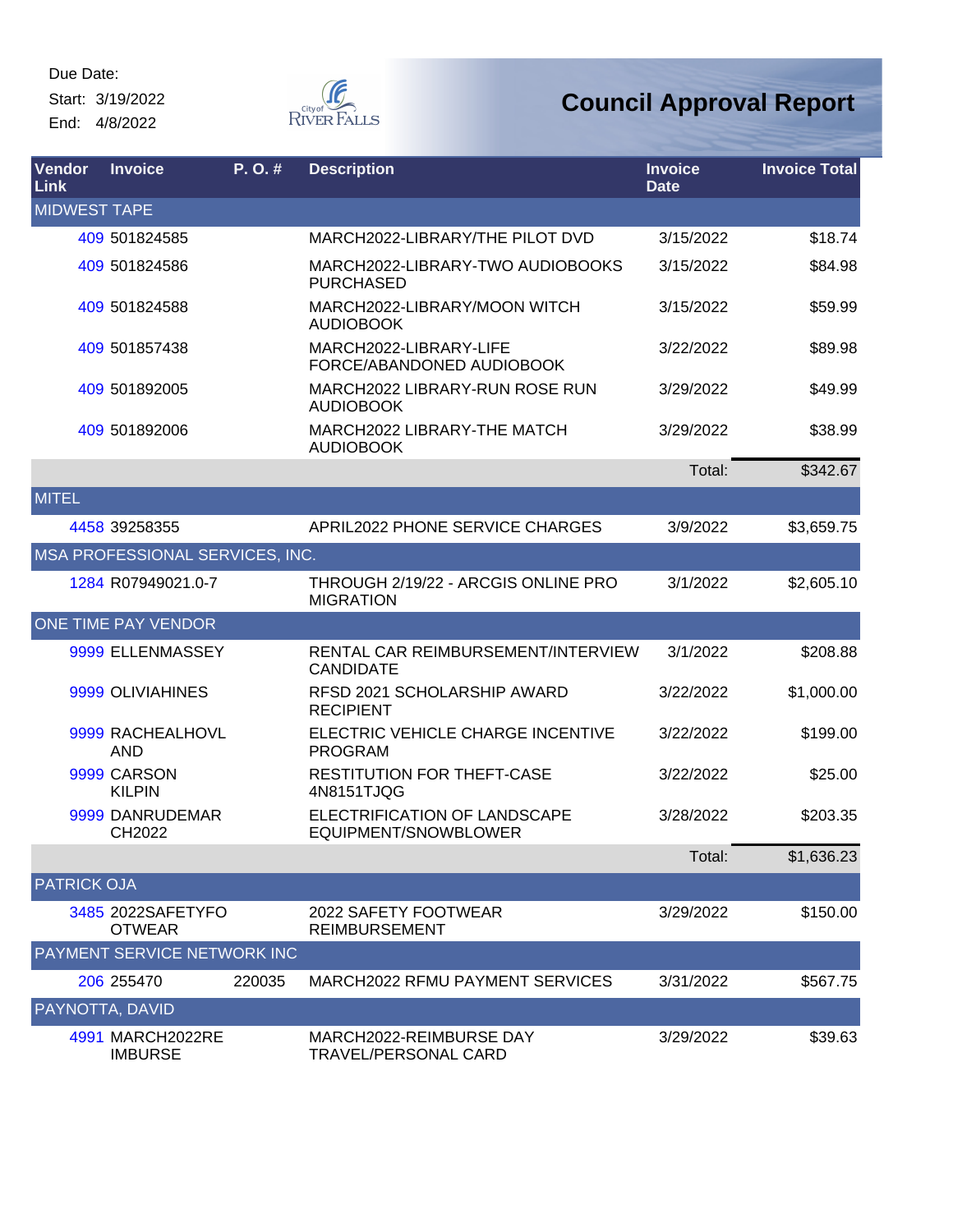Start: 3/19/2022 End: 4/8/2022



| Vendor<br>Link     | <b>Invoice</b>                         | P.O.#  | <b>Description</b>                                              | <b>Invoice</b><br><b>Date</b> | <b>Invoice Total</b> |
|--------------------|----------------------------------------|--------|-----------------------------------------------------------------|-------------------------------|----------------------|
|                    | <b>PELION BENEFITS</b>                 |        |                                                                 |                               |                      |
|                    | 5 74855                                |        | PAYROLL PERIOD 3/7/22 - 3/20/22                                 | 3/25/2022                     | \$1,695.96           |
|                    | 5 7 5 4 9 3                            |        | PAYROLL PERIOD 3/21/22 - 4/3/22                                 | 4/8/2022                      | \$348.12             |
|                    |                                        |        |                                                                 | Total:                        | \$2,044.08           |
|                    | PUBLIC SERVICE COMMISSION OF WISCONSIN |        |                                                                 |                               |                      |
|                    | 216 2202-1-05110                       |        | FEB2022 AUTHORITY TO<br><b>CONSTRUCT/WATER TOWER &amp; MAIN</b> | 3/22/2022                     | \$467.19             |
|                    | <b>QUADIENT FINANCE USA INC.</b>       |        |                                                                 |                               |                      |
|                    | 4403 FEB2022                           |        | FEB2022 POSTAGE MACHINE FUNDS                                   | 2/24/2022                     | \$700.00             |
|                    | <b>RFMU PAYMENTS OR REFUNDS</b>        |        |                                                                 |                               |                      |
|                    | 990610 MARGERYSCH<br><b>WAB</b>        |        | REISSUE-RFMU OVERYPYMT ACCT 2636-01                             | 4/1/2022                      | \$13.77              |
|                    | 990610 MITCHELLBAH<br><b>NEMAN</b>     |        | REFUND-RFMU OVERPYMT ACCT#4748-23                               | 4/6/2022                      | \$301.00             |
|                    | 990610 ERICVANDENH<br><b>EUVEL</b>     |        | REFUND-RFMU OVERPYMT ACCT#8995-08                               | 4/6/2022                      | \$9.57               |
|                    | 990610 SHEILAMURPH<br>Y                |        | REFUND-RFMU OVERPYMT ACCT#6637-16                               | 4/6/2022                      | \$27.87              |
|                    | 990610 REBECCAMON<br>SON               |        | REFUND-RFMU OVERPYMT ACCT#6804-07                               | 4/6/2022                      | \$467.31             |
|                    |                                        |        |                                                                 | Total:                        | \$819.52             |
|                    | RIVER FALLS CHAMBER OF COMMERCE INC    |        |                                                                 |                               |                      |
|                    | 225 1128A                              |        | 2022 CHAMBER MEMBERSHIP<br><b>RENEWAL/FOUR DEPTS</b>            | 3/1/2022                      | \$3,500.00           |
|                    | RIVER FALLS POLICE ASSOCIATION         |        |                                                                 |                               |                      |
|                    | 9 74858                                |        | <b>MARCH 2022 UNION DUES</b>                                    | 3/25/2022                     | \$696.00             |
|                    | <b>RIVER FALLS SENIOR CITIZENS</b>     |        |                                                                 |                               |                      |
|                    | 438 APRIL2022                          |        | <b>APRIL2022 SENIOR CENTER</b>                                  | 4/1/2022                      | \$500.00             |
| <b>RUNNING INC</b> |                                        |        |                                                                 |                               |                      |
|                    | 1573 25890                             | 220031 | MARCH2022 TAXI SHARED RIDE SERVICES                             | 3/31/2022                     | \$16,570.00          |
|                    | RURAL ELECTRIC SUPPLY COOPERATIVE      |        |                                                                 |                               |                      |
|                    | 221 826491-00                          | 220053 | MARCH 2022 ELECTRIC DEPT-20<br><b>TRANSFORMERS</b>              | 3/22/2022                     | \$47,646.83          |
|                    | 221 826491-01                          | 220053 | MARCH2022-ELECTRIC DEPT-25<br><b>TRANSFORMERS</b>               | 3/29/2022                     | \$50,532.00          |
|                    |                                        |        |                                                                 | Total:                        | \$98,178.83          |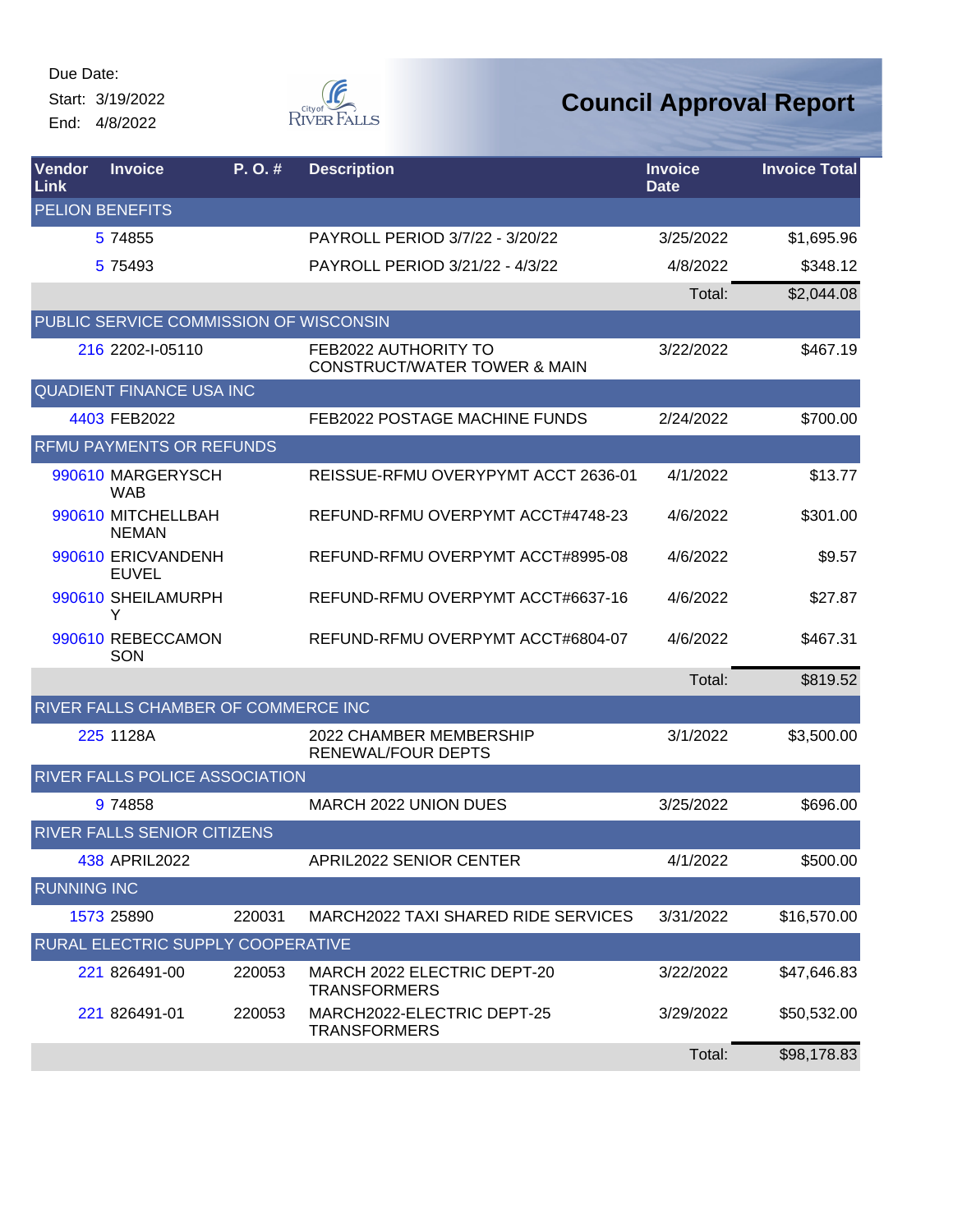Start: 3/19/2022 End: 4/8/2022



| <b>Vendor</b><br>Link | <b>Invoice</b>                           | P.O.#  | <b>Description</b>                                          | <b>Invoice</b><br><b>Date</b> | <b>Invoice Total</b> |
|-----------------------|------------------------------------------|--------|-------------------------------------------------------------|-------------------------------|----------------------|
|                       | RYAN MECHANICAL INC                      |        |                                                             |                               |                      |
|                       | 3311 1552                                |        | POWER PLANT-REMOVE/REPLACE WATER<br>PIPING/BASEMENT         | 3/22/2022                     | \$2,970.00           |
|                       | 3311 1553                                | 220100 | 70% DOWN-GLOVER SCHOOLHOUSE<br><b>PROJECT</b>               | 3/23/2022                     | \$5,145.00           |
|                       |                                          |        |                                                             | Total:                        | \$8,115.00           |
| <b>SAFE-FAST INC</b>  |                                          |        |                                                             |                               |                      |
|                       | 2555 INV258593                           |        | WATER DEPT-SWEATSHIRT/SIX POCKET<br><b>VESTS</b>            | 3/18/2022                     | \$95.80              |
|                       | <b>SCHOOL DISTRICT OF RIVER FALLS</b>    |        |                                                             |                               |                      |
| 229 49                |                                          |        | LIBRARY-COMM EDUC LISTING/ADD<br>OPPORTUNITIES SECTIO       | 3/31/2022                     | \$255.00             |
| 229 59                |                                          |        | LIBRARY-COMM EDUC ADD OPPORTUNITY<br><b>SECTION LISTING</b> | 4/1/2022                      | \$140.00             |
|                       |                                          |        |                                                             | Total:                        | \$395.00             |
|                       | SHRED-IT US HOLDCO, INC                  |        |                                                             |                               |                      |
|                       | 2439 8001220652                          | 220086 | MARCH2022 MONTHLY SHREDDING<br><b>SERVICE</b>               | 3/25/2022                     | \$236.24             |
|                       | <b>ST CROIX VALLEY NATURAL GAS CO</b>    |        |                                                             |                               |                      |
|                       | 255 FEB2022                              |        | FEB2022 NATURAL GAS BILL                                    | 2/28/2022                     | \$17,122.66          |
| STAPLES INC - VT      |                                          |        |                                                             |                               |                      |
|                       | 2376 DET10146807/<br>MARCH <sub>22</sub> |        | MARCH2022 CITY DEPTS-OFFICE<br>SUPPLIES/YRLY MEMBERSH       | 3/31/2022                     | \$2,563.87           |
|                       | STATE OF WI DEPT OF EMPLOYEE TRUST FUNDS |        |                                                             |                               |                      |
|                       | 11 74859                                 |        | <b>MARCH 20202 WRS</b>                                      | 3/25/2022                     | \$91,333.74          |
|                       | STATE OF WI, DEPT OF CHILDREN & FAMILIES |        |                                                             |                               |                      |
|                       | 328 74860                                |        | PAYROLL PERIOD 3/7 - 3/20 REMIT ID#<br>7747159              | 3/25/2022                     | \$340.31             |
|                       | 328 74860-1                              |        | PAYROLL PERIOD 3/7 - 3/20 REMIT ID#<br>6809900              | 3/25/2022                     | \$9.00               |
|                       | 328 75496                                |        | PAYROLL PERIOD 3/21/22 - 4/3/22<br>REMIT#7747159            | 4/8/2022                      | \$340.31             |
|                       |                                          |        |                                                             | Total:                        | \$689.62             |
|                       | <b>STATE TREASURER</b>                   |        |                                                             |                               |                      |
|                       | 260 MARCH2022                            |        | MARCH2022 ELECTRIC/WATER/SEWER<br><b>BONDS</b>              | 3/1/2022                      | \$230,000.00         |
|                       |                                          |        | STATEWIDE ENERGY EFFICIENCY & RENEWABLES ADMIN INC          |                               |                      |
|                       | 243 MARCH2022                            |        | MARCH2022 RFMU-50% PUBLIC BENEFIT<br><b>COLLECTION</b>      | 3/31/2022                     | \$4,045.74           |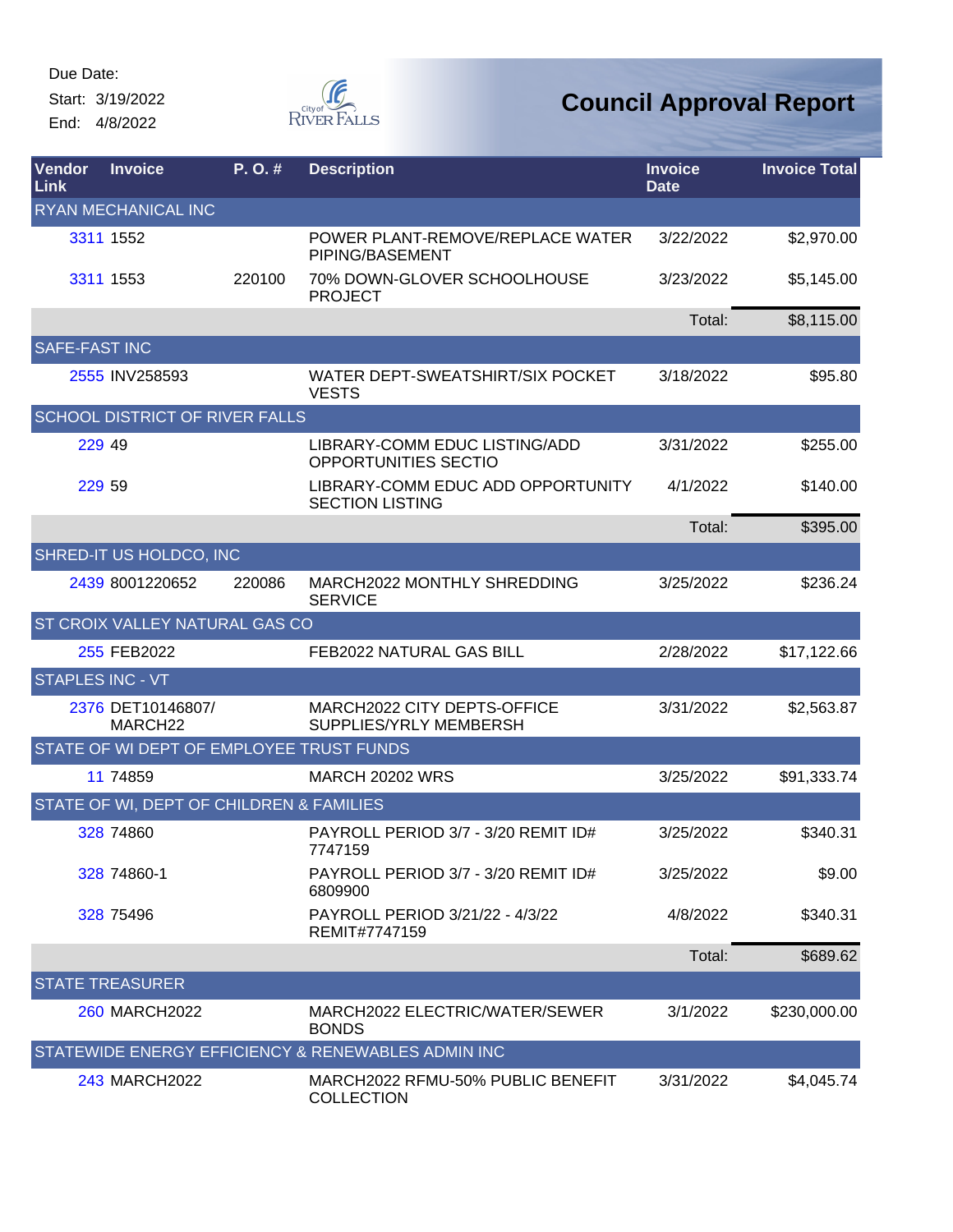Start: 3/19/2022 End: 4/8/2022



| Vendor<br>Link | <b>Invoice</b>                             | P.O.#  | <b>Description</b>                                         | <b>Invoice</b><br><b>Date</b> | <b>Invoice Total</b> |
|----------------|--------------------------------------------|--------|------------------------------------------------------------|-------------------------------|----------------------|
|                | SUPERIOR PROTECTIVE COATINGS LLC           |        |                                                            |                               |                      |
|                | 4402 MARCH2022                             |        | LIGHTING PROJECT-ENERGY EFFICIENCY<br><b>INCENTIVE</b>     | 3/22/2022                     | \$651.20             |
|                | SYLVANDER HEATING INC                      |        |                                                            |                               |                      |
|                | 15 93295                                   |        | PUBLIC WORKS OFFICE-WALL HEATER/AC<br><b>UNIT</b>          | 3/16/2022                     | \$2,181.69           |
|                | THE HOWARD E NYHART COMPANY INC            |        |                                                            |                               |                      |
|                | 1582 0173778                               |        | THROUGH 2/28/22 - FINANCE SVCS-ASB75<br><b>OPEB REPORT</b> | 3/1/2022                      | \$4,800.00           |
|                | <b>T-MOBILE USA INC</b>                    |        |                                                            |                               |                      |
|                | 269 952886095/FEB<br>RUARY22               |        | FEB2022 LIBRARY MOBILE INTERNET<br><b>CHARGES</b>          | 3/1/2022                      | \$344.40             |
|                | TOLTZ, KING, DUVALL, ANDERSON & ASSOCIATES |        |                                                            |                               |                      |
|                | 2172 002022000589                          | 210381 | THROUGH 2/26/22-NORTH INTERCEPTOR<br><b>CONST SVCS</b>     | 3/2/2022                      | \$143.26             |
|                | TRC ENVIRONMENTAL CORPORATION              |        |                                                            |                               |                      |
|                | 1405 520144                                | 220107 | THROUGH 2/25/22-HYDRO<br>STUDIES/LICENSE APP FEES          | 3/1/2022                      | \$9,203.12           |
|                | 1405 516128                                | 220107 | THROUGH 1/28/22-HYDRO<br>STUDIES/LICENSE APP FEES          | 3/1/2022                      | \$2,351.15           |
|                |                                            |        |                                                            | Total:                        | \$11,554.27          |
|                | UNITED OF OMAHA LIFE INSURANCE COMPANY     |        |                                                            |                               |                      |
|                | 4915 APRIL<br>1338716545                   |        | APRIL 2022 LIFE/LTD/AD&D/STD                               | 3/30/2022                     | \$6,493.05           |
|                | UNIVERSITY OF WISCONSIN SYSTEM             |        |                                                            |                               |                      |
|                | 330 708034                                 |        | MARCH2022 - FLUORIDE                                       | 3/31/2022                     | \$52.00              |
|                | US BANK NATIONAL ASSOC                     |        |                                                            |                               |                      |
|                | 284 1939852 2018B                          |        | 2018B ELECT REV BOND DEBT PMT                              | 2/10/2022                     | \$271,525.00         |
|                | 284 1939852_2018A                          |        | 2018A GLEN PARK DS PMT                                     | 2/10/2022                     | \$249,048.75         |
|                | 284 MARCH2022                              |        | MARCH2022 PURCHASE CARD<br><b>TRANSACTIONS</b>             | 4/1/2022                      | \$71,452.46          |
|                |                                            |        |                                                            | Total:                        | \$592,026.21         |
|                | <b>USIC HOLDINGS INC</b>                   |        |                                                            |                               |                      |
|                | 4679 499756                                | 220014 | MARCH2022 ELECT/WATER LOCATES                              | 3/31/2022                     | \$2,957.28           |
|                | 4679 499757                                | 220014 | MARCH2022 SANITARY/SEWER LOCATES                           | 3/31/2022                     | \$1,504.27           |
|                |                                            |        |                                                            | Total:                        | \$4,461.55           |
|                | VIKING ELECTRIC SUPPLY INC                 |        |                                                            |                               |                      |
|                | 750 S005586378.00<br>1                     |        | LIBRARY-REPLACE BROKEN FLOOR BOX<br><b>COVER</b>           | 3/17/2022                     | \$114.99             |